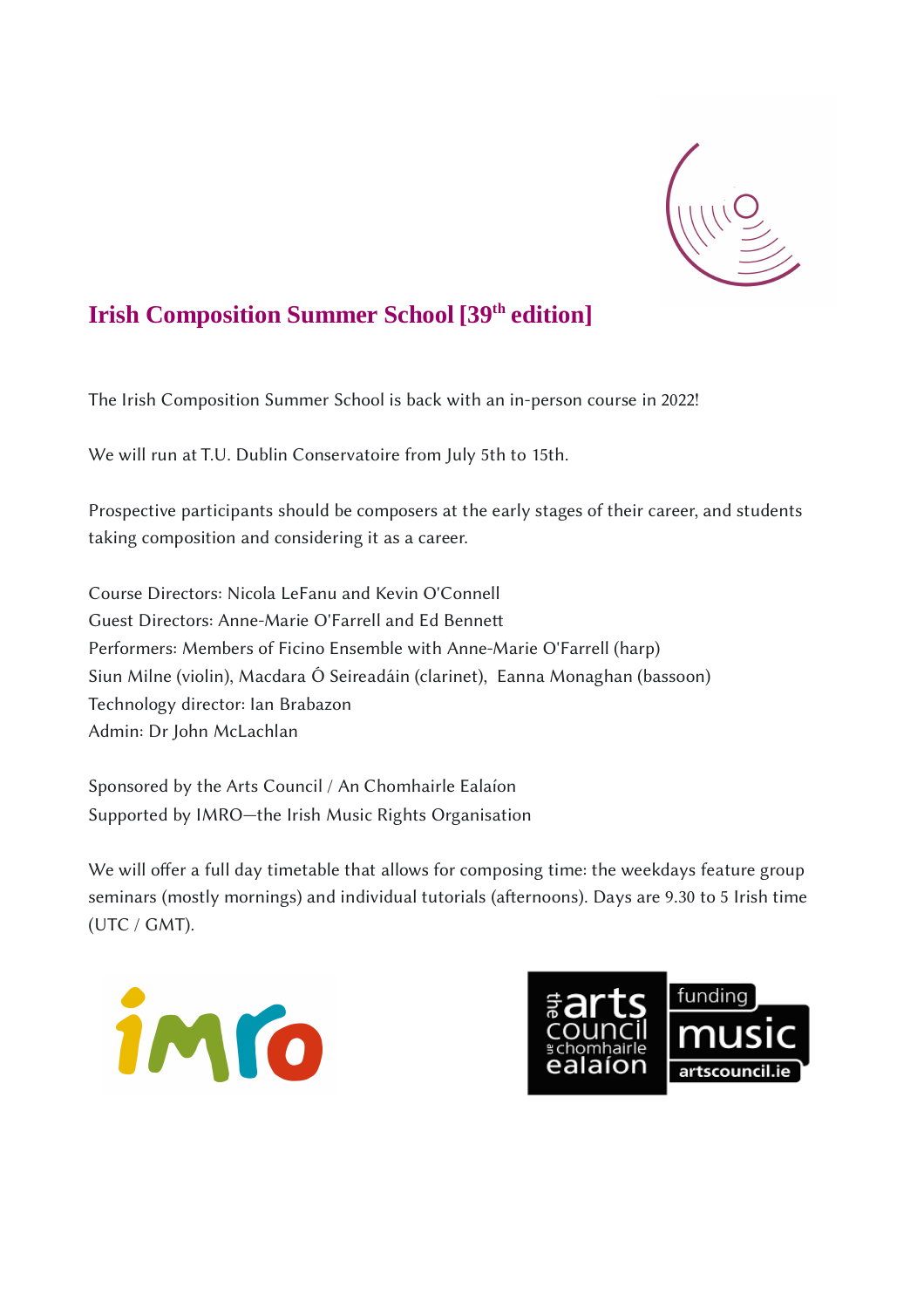### **COURSE INFORMATION**

This year's school will offer a range of lectures, presentations and demonstrations on all aspects of contemporary composition, focusing on writing for any combination of the available forces (violin, clarinet(s), concert harp and bassoon), with optional electronic fixed media. The school offers advice on writing for the instruments, and on all aspects of contemporary art music composition. There is considerable one to one guidance on your piece as your write it, therefore we welcome composers at any stage of their development.

At the end of the course, the students' works will be presented in workshop, rehearsed and recorded by the performers. Throughout the course, students will receive guidance from experienced course directors and nationally and internationally renowned composers. This year, the ICSS is delighted to welcome Guest Directors Ed Bennett and Anne-Marie O'Farrell, who will present seminars on their own work, as well as giving individual tutorials to all students.

Due to the limited duration of the course students are expected to come with some sketches/ideas prepared.

## **LEVELS**

The course involves a great deal of individual tuition and so is suitable for a range of music students from postgraduate to undergraduate. The course involves a combination of one-to-one tutorials with the participating composers, and seminars for the whole group. These will cover the major aspects of contemporary composition such as harmony, rhythm, formal structure, the use of music technology and instrumental writing.

### **COMPOSERS AND PERFORMERS**

**NICOLA LEFANU** was born in England in 1947. She has composed around one hundred works which have been played and broadcast all over the world; her music is published by Novello and by Peters Edition. She has been commissioned by the BBC, by festivals in UK and beyond, and by leading orchestras, ensembles and soloists. Many works are available on CD, including music for strings (Naxos), Horn Concerto (NMC) and Saxophone Concerto (NEOS).

She has a particular affinity for vocal music and has composed eight operas: Dawnpath (New Opera Company, London, 1977), The Story of Mary O'Neill, a radio opera, libretto Sally McInerney, (BBC, 1987), The Green Children, a children's opera, libretto Kevin Crossley-Holland, (Kings Lynn Festival, 1990), Blood Wedding, libretto Deborah Levy (WPT, London 1992), The Wildman, libretto Crossley-Holland, (Aldeburgh Festival, 1995), Light Passing, libretto John Edmonds, (BBC/NCEM, York, 2004), Dream Hunter, libretto John Fuller (Lontano, Wales 2011, London 2012) and Tokaido Road, a Journey after Hiroshige, libretto Nancy Gaffield, (Okeanos, Cheltenham Festival, July 2014).



She is active in many aspects of the musical profession, as a composer, teacher, director and as a member of various public boards and new music organisations. From 1994 - 2008 she was Professor of Music at the University of York, where many gifted composers came to study with her. Previously she taught composition at Kings' College London; in the 1970s, she directed Morley College Music Theatre.

**KEVIN O'CONNELL** was born in Derry and began composing when he was twelve. He studied composition with Redmond Friel (1907-1979) before completing a music degree at Trinity College Dublin. He subsequently taught composition there and at Queen's University Belfast. Since his first BBC commission at age 25 (Concertino for 12 Players) Kevin O'Connell has completed a continuous succession of commissions including three operas and much chamber and orchestral music. His music has been played around the world.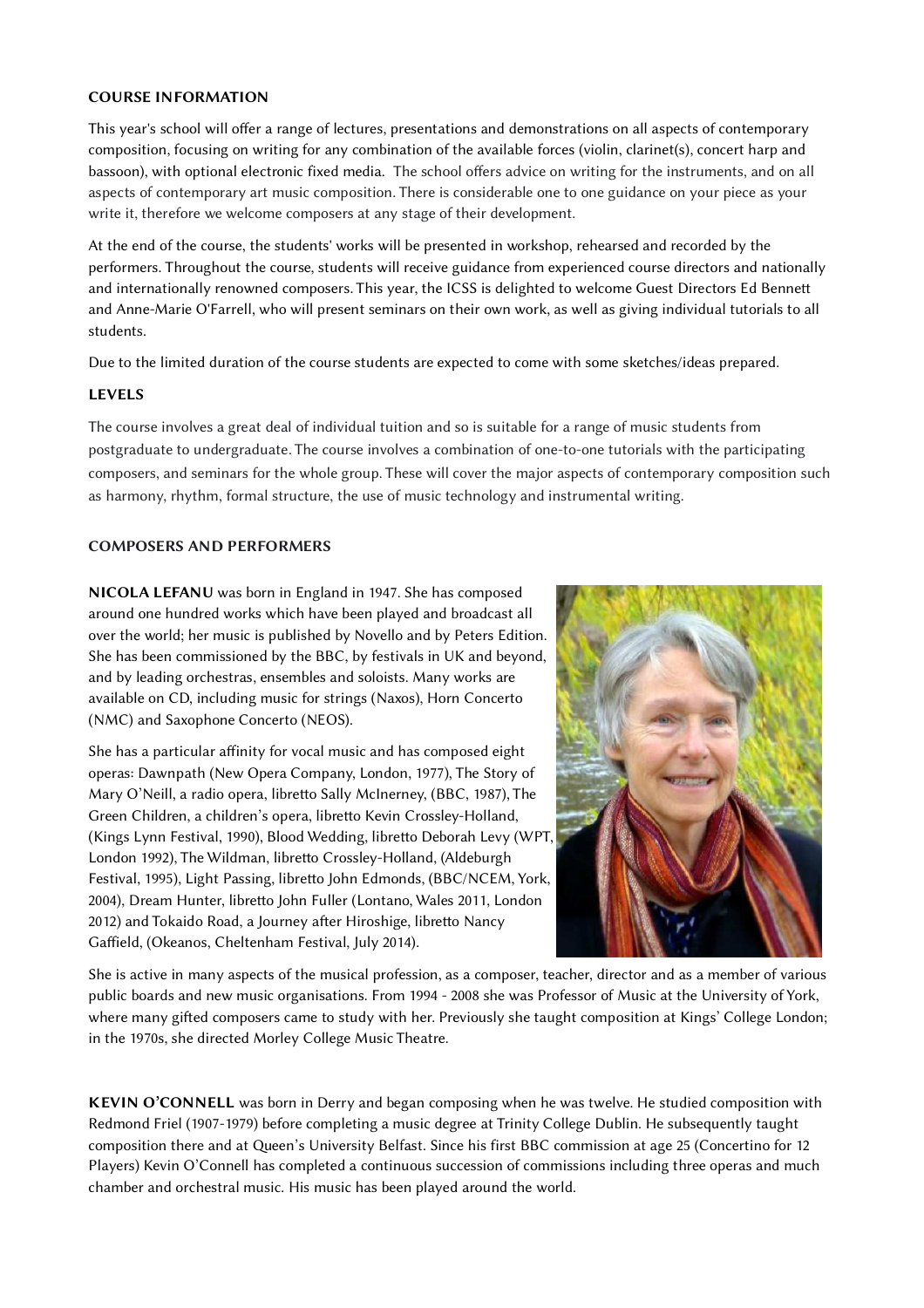His orchestral work North, commissioned by BBC Radio 3, is possibly the most performed modern Irish orchestral work. It has been succeeded by large-scale commissions for the National Symphony Orchestra including Four Orchestral Pieces (2007), Symphony (2011) and Early Music (2015).

In 2001 his massive String Quartet was premiered by the Lotus Quartet of Stuttgart. Other significant chamber works include Cello Sonata (Raphael Wallfisch), Piano Trio no. 1 (Lontano Ensemble) and Apollo and Marsyas (Crash Ensemble). Recent premieres include Piano Trio no. 2 for the Kungsbacka Trio, Mass and Aifreann for the Palestrina Choir, Horn Trio for Kirkos Ensemble, A Batutta for HardRain and Carrikfergus for the Ulster Orchestra. A new opera is planned for the RIAM opera school.

A CD of O'Connell's orchestral music from the NSO appeared in 2014 as Vol. 8 of the Lyric FM label Composers of Irelandseries. O'Connell is a member of Aosdána, Ireland's academy of creative artists.

ANNE-MARIE O'FARRELL has received many awards for original composition. She holds a PhD in composition at Queen's University, Belfast where she studied with Piers Hellawell, a first class honours MA in composition from the NUI Maynooth and an honours BA, BMus from UCD. She has composed for a variety of instrumental and vocal media, and her compositions are featured on the higher examination grades of conservatory syllabuses around the world. She lectures in composition at the DIT Conservatory of Music and Drama and for three years she was Composer in Residence at Mary Immaculate College, Limerick, funded by the Arts Council of Ireland.

Her works have been performed by the Ireland's RTÉ National Symphony Orchestra, the BBC Concert Orchestra, the University of Limerick Orchestra, the Co-Orchestra Dublin, the BBC Singers, Chamber Choir Ireland, the RTÉ ConTempo Quartet and numerous international solo artists. She is the winner of the BBC Baroque Remixed composition competition with her orchestral work, Rann Dó Trí, which was conducted by Charles Hazlewood at London's Roundhouse and broadcast live on

BBC Radio 3, and was a finalist in the international USA Sackler Composition Competition in Connecticut. Her choral work, Skimming Stones, has been recorded by the BBC Singers in Maida Vale Studios London, and its premiere in St Paul's, Knightsbridge in London was broadcast on BBC Radio 3.

Anne-Marie is a leading harpist of her generation, who has significantly extended the boundaries of what was considered possible on the Irish or lever harp, broadening its repertoire and chromatic range.

On concert harp she has brought the instrument into new contexts, in contemporary and improvised music, by expanding its chamber repertoire through her composition, and with her continued transcription of repertoire new to the pedal harp.

ED BENNETT was born in Bangor, Co. Down. His music, which has been described in the press as 'anarchic' (Irish Times), 'manic' (Classical Music) and 'thrilling' (Gramophone) is often characterised by its strong rhythmic energy, extreme contrasts and the combination of acoustic, electronic and multimedia elements. His body of work includes large-scale orchestral works, ensemble pieces, solo works, electronic music, opera, installations and works for dance and film. In 2019 he was awarded the Arts Council of Northern Ireland's Major Individual Artist Award, the highest honour awarded to an artist from the region.